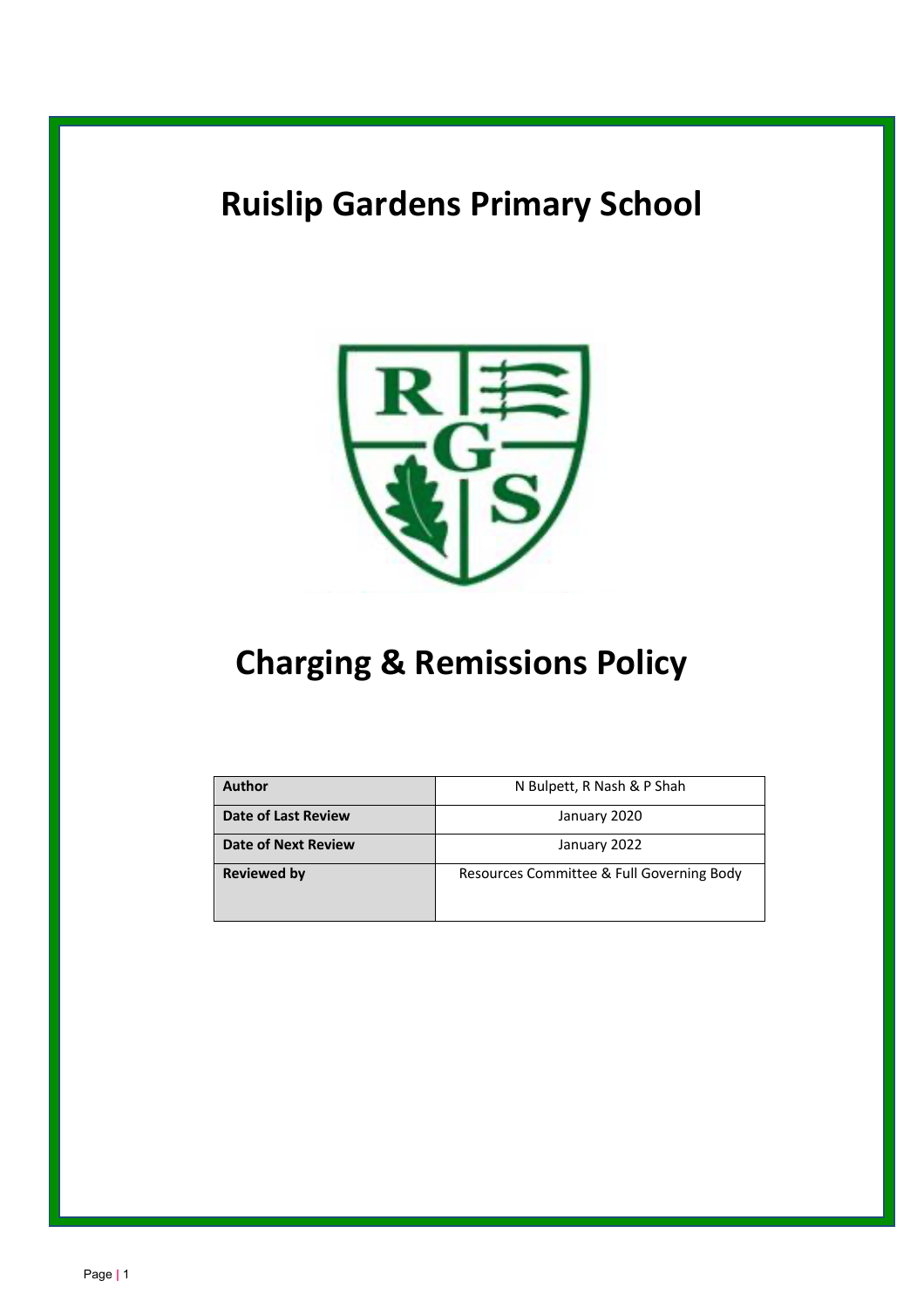# **Contents**

## **1. Aims**

 $\sum_{i=1}^{n}$ 

 $\blacktriangleright$ 

 $\blacktriangleright$ 

 $\sum_{i=1}^{n}$ 

Our school aims to:

Have robust, clear processes in place for charging and remissions

Clearly set out the types of activity that can be charged for and when charges will be made

# **2. Legislation and guidance**

This policy is based on advice from the Department for Education (DfE) on charging for school activities and the Education Act 1996, sections 449-462 of which set out the law on charging for school activities in England.

# **3. Definitions**

**Charge**: a fee payable for specifically defined activities

**Remission**: the cancellation of a charge which would normally be payable

# **4. Roles and responsibilities**

## **4.1 The governing board**

The governing board has overall responsibility for approving the charging and remissions policy, but can delegate this to a committee, an individual governor or the Headteacher.

The governing board also has overall responsibility for monitoring the implementation of this policy.

Responsibility for approving the charging and remissions policy has been delegated to the Resources Committee.

Monitoring the implementation of this policy has been delegated to the Resources Committee/Headteacher.

## **4.2 Headteachers**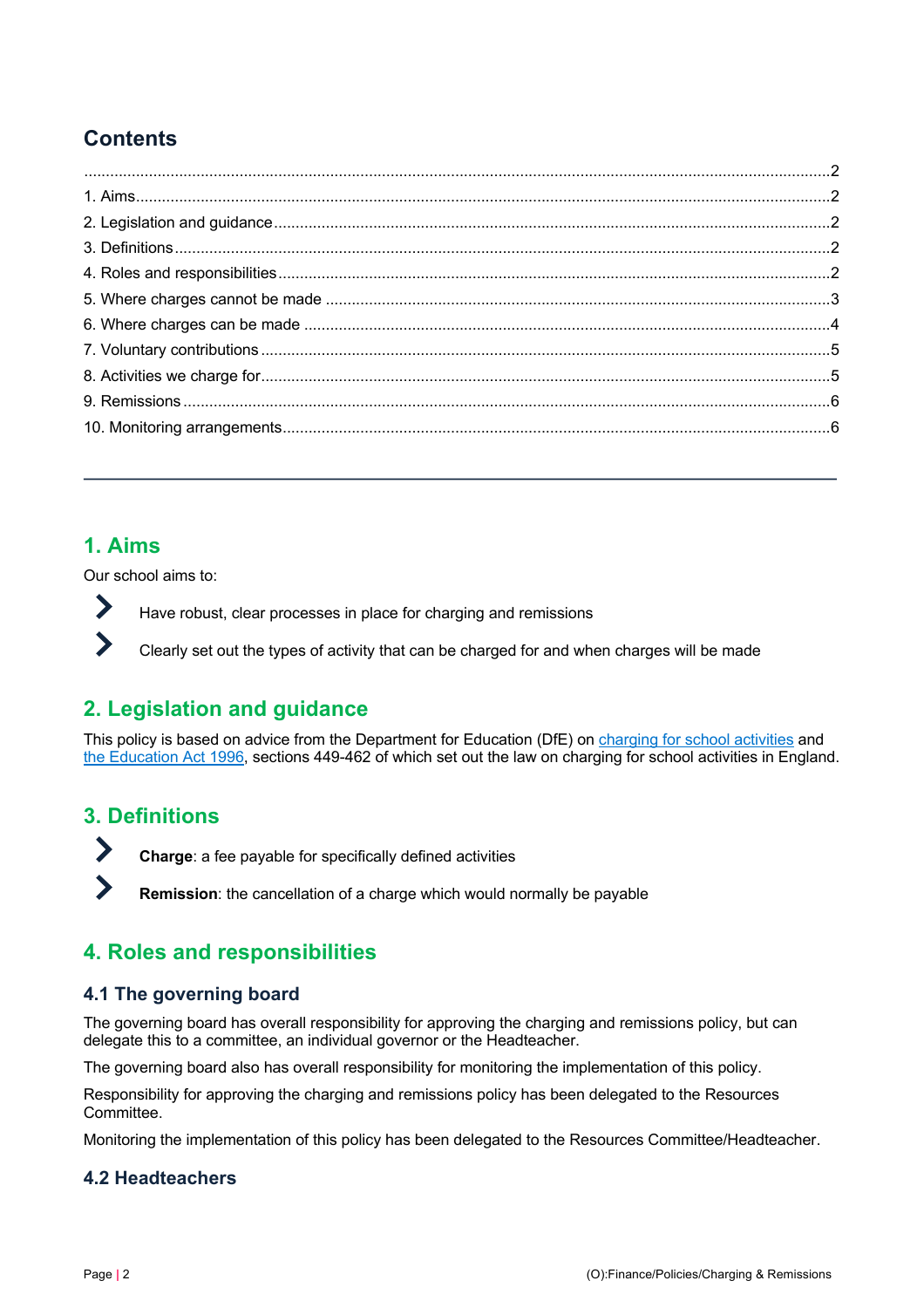The Headteacher is responsible for ensuring staff are familiar with the charging and remissions policy, and that it is being applied consistently.

#### **4.3 Staff**

 $\blacktriangleright$ 

Staff are responsible for:

Implementing the charging and remissions policy consistently

Notifying the Headteacher of any specific circumstances which they are unsure about or where they are not certain if the policy applies

The school will provide staff with appropriate training in relation to this policy and its implementation.

#### **4.4 Parents**

Parents are expected to notify staff or the Headteacher of any concerns or queries regarding the charging and remissions policy.

## **5. Where charges cannot be made**

Below we set out what we **cannot** charge for:

#### **5.1 Education**

Admission applications

Education provided during school hours (including the supply of any materials, books, instruments or other equipment)

Education provided outside school hours if it is part of:

- The national curriculum
- A syllabus for a prescribed public examination that the pupil is being prepared for at the school
- Religious education

Instrumental or vocal tuition, for pupils learning individually or in groups, unless the tuition is provided at the request of the pupil's parent



Entry for a prescribed public examination if the pupil has been prepared for it at the school

Examination re-sit(s) if the pupil is being prepared for the re-sit(s) at the school

## **5.2 Transport**

Transporting registered pupils to or from the school premises, where the local authority has a statutory obligation to provide transport



Transport that enables a pupil to meet an examination requirement when he or she has been prepared for that examination at the school

Transport provided in connection with an educational visit

#### **5.3 Residential visits**

Education provided on any visit that takes place during school hours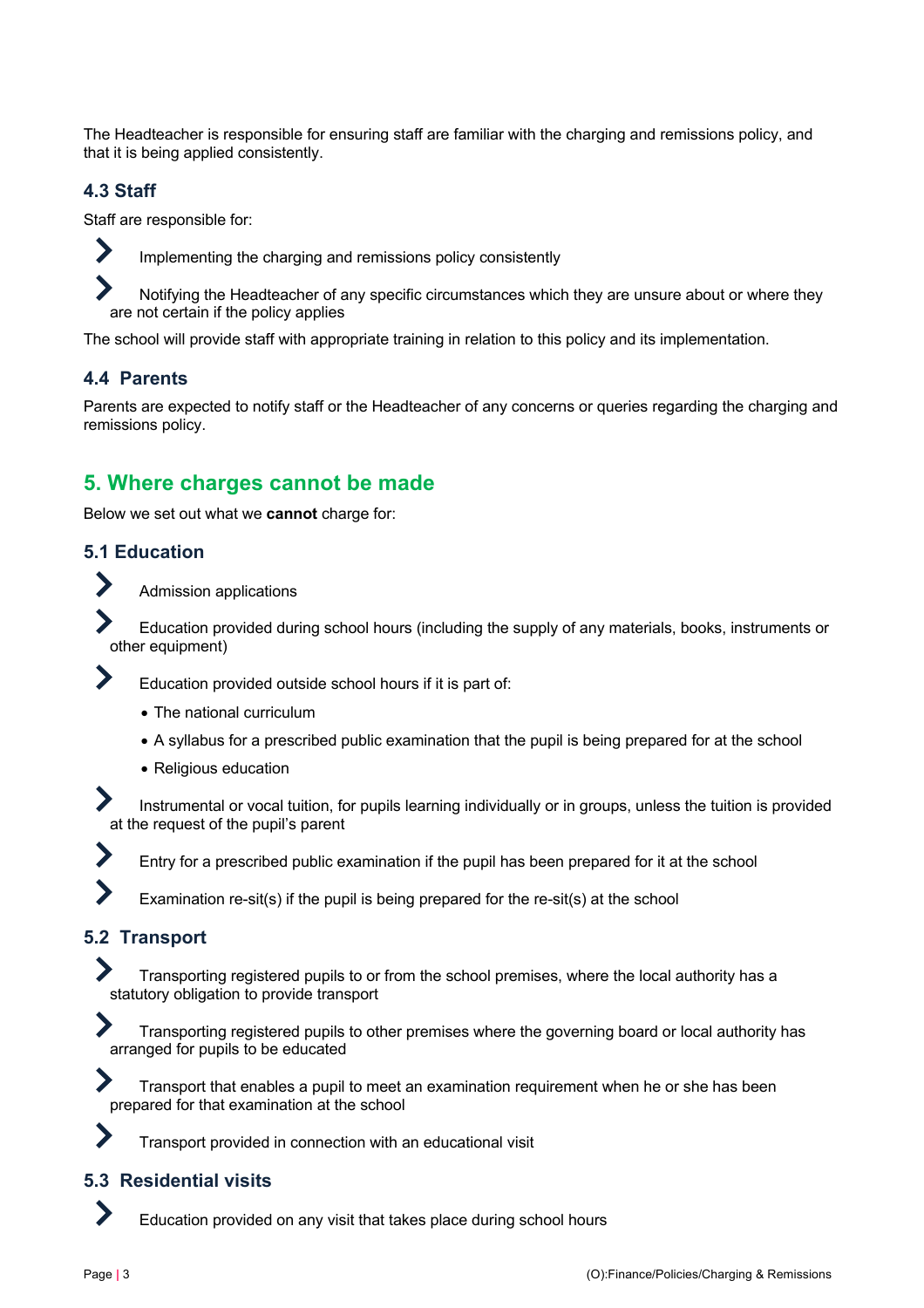

Education provided on any visit that takes place outside school hours if it is part of:

- The national curriculum
- A syllabus for a prescribed public examination that the pupil is being prepared for at the school
- Religious education
- Supply teachers to cover for those teachers who are absent from school accompanying pupils on a residential visit

## **6. Where charges can be made**

Below we set out what we **can** charge for:

#### **6.1 Education**

 $\blacktriangleright$ 

Any materials, books, instruments or equipment, where the child's parent wishes him or her to own them

 $\blacktriangleright$ Optional extras (see below)

Music and vocal tuition, in limited circumstances

- Certain early years provision
- Community facilities

#### **6.2 Optional extras**

We are able to charge for activities known as 'optional extras'. In these cases, schools can charge for providing materials, books, instruments or equipment. The following are optional extras:



- The national curriculum
- A syllabus for a prescribed public examination that the pupil is being prepared for at the school
- Religious education

Examination entry fee(s) if the registered pupil has not been prepared for the examination(s) at the school

Transport (other than transport that is required to take the pupil to school or to other premises where the local authority or governing board has arranged for the pupil to be provided with education)

Board and lodging for a pupil on a residential visit

Extended day services offered to pupils (such as breakfast clubs, after-school clubs, tea and supervised homework sessions)

When calculating the cost of optional extras, an amount may be included in relation to:





Non-teaching staff

Teaching staff engaged under contracts for services purely to provide an optional extra (including supply teachers engaged specifically to provide the optional extra)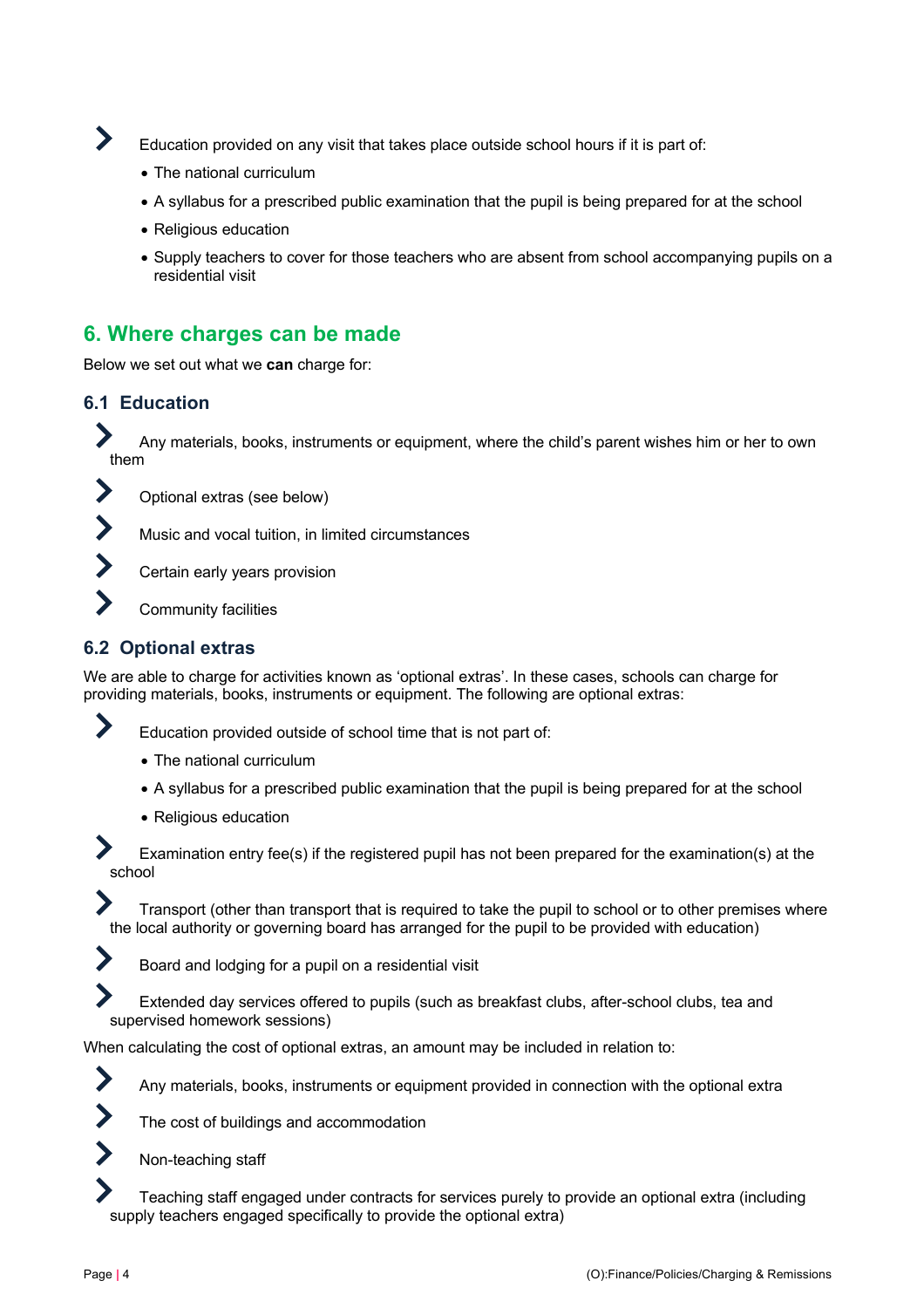The cost, or an appropriate proportion of the costs, for teaching staff employed to provide tuition in playing a musical instrument, or vocal tuition, where the tuition is an optional extra

Any charge made in respect of individual pupils will not be greater than the actual cost of providing the optional extra activity, divided equally by the number of pupils participating.

Any charge will not include an element of subsidy for any other pupils who wish to take part in the activity but whose parents are unwilling or unable to pay the full charge.

In cases where a small proportion of the activity takes place during school hours, the charge cannot include the cost of alternative provision for those pupils who do not wish to participate.

Parental agreement is necessary for the provision of an optional extra which is to be charged for.

#### **6.3 Music tuition**

Schools can charge for vocal or instrumental tuition provided either individually or to groups of pupils, provided that the tuition is provided at the request of the pupil's parent.

Charges may not exceed the cost of the provision, including the cost of the staff giving the tuition.

Charges cannot be made:

If the teaching is an essential part of the national curriculum

If the teaching is provided under the first access to the Key Stage 2 instrumental and vocal tuition programme

For a pupil who is looked after by a local authority

#### **6.4 Residential visits**

We can charge for board and lodging on residential visits, but the charge must not exceed the actual cost.

## **7. Voluntary contributions**

As an exception to the requirements set out in section 5 of this policy, the school is able to ask for voluntary contributions from parents to fund activities during school hours which would not otherwise be possible.

Some activities for which the school may ask parents for voluntary contributions include:

e.g. school trips, sports activities, enhancement actives

#### **There is no obligation for parents to make any contribution, and no child will be excluded from an activity if their parents are unwilling or unable to pay**.

If the school is unable to raise enough funds for an activity or visit then it will be cancelled.

It will be made clear to parents whether all or part payments can be refunded in the event of a cancellation. The school will always aim to refund any monies that can be recovered from the provider.

## **8. Activities we charge for**

The school will charge for the following activities where applicable:

Breakfast, after-school and sports clubs and activities unless these are provided by an external provider (who would collect charges directly). Charges will not exceed the actual cost of (per pupil) of provision.

For each activity the charges could include transport, entrance fee, building or insurance costs, staffing, administration and any other reasonable costs incurred for the activity.

For regular activities, the charges for each activity will be reviewed annually and parents will be notified of any changes.

It will be made clear to parents whether all or part payments can be refunded in the event of a cancellation. The school will always aim to refund any monies that can be recovered from the provider.